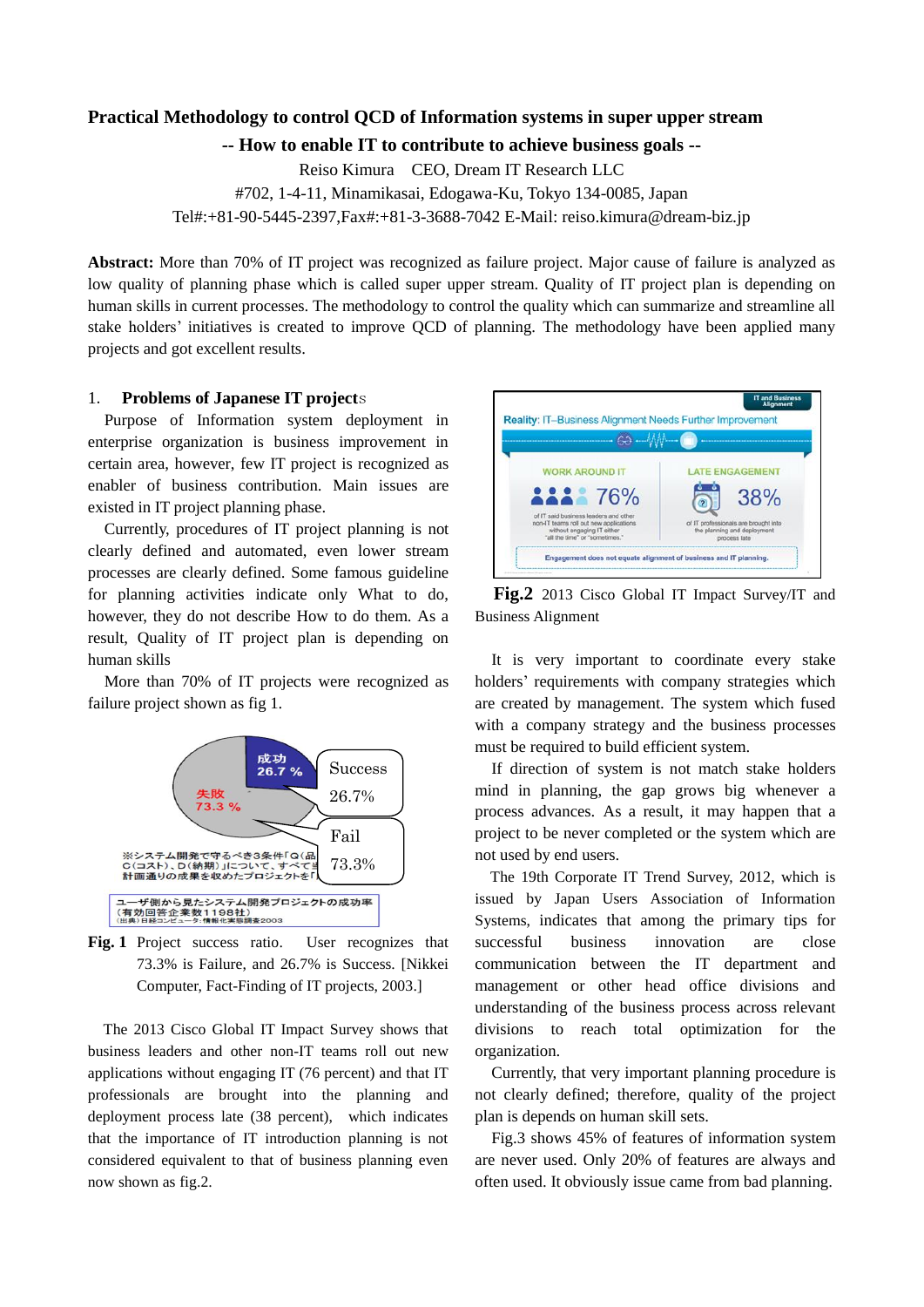

Fig.3 Standash group study report at XP2002 by Jim Johnson, Chairman

In conclusion, helpful methodology and tools are required to help project planner in planning phase.

#### **2. Effective methodology for IT project planning**

I developed total planning methodology to support planning which is called SUSD.

SUSD consists of two main parts.

Part one is workshop which extracts information from stake holders regarding to the project such as strategy, business objects, and required abilities on their business. Required IT capability will be identified based on the information. Base number of ROI is also extracted in this workshop. The information are almost automatically identified through workshop by using the SUSD QFD tool. (Hereinafter SUSD QFD tool referred to as QFD tool.) The QFD tool is not only implements QFD logics, but also adds templates and issues/ROI analysis capability. All information through workshop are summarized, streamlined and contained in QFD tool, expect business process chart.

Part two is documentation work. Project plan is documented based on output from the workshop.

All the procedure to execute SUSD workshop and documentation work is predefined in QFD tool.

SUSD part one takes one week and part two takes one week, which is very fast planning work.

Overview of SUSD procedure is shown as Fig.4. Automatically identify following through SUSD tool



Fig.4 Overview of SUSD concept, Dream IT Research LLC

SUSD promote collaborative discussion with stakeholders based on following three models to understand all stakeholders' intentions for the project:

1. Business model—Usually, each stakeholders has slightly different expectation for certain IT projects. It is necessary to correspond to their intention to achieve goals of IT project. Clear goal setting is the first step to success. Company goal is Breaks down to Strategies. Strategy breaks down to business objects which achieve strategies. Business object breaks down to abilities, as well. Strategies are differentiator from competitors. Business objects are internal objects to achieve strategies. Activities are Action or capability to achieve business objects. This model express what business initiatives are expected to be achieved.

2. Business process model—Organizations must define ideal business processes to achieve above business model. The ideal business process might be different form current business processes. We call "AS IS" for current business process, and "TO BE" for ideal business processes. Optimized business processes must be created from a goal-centric perspective as "TO BE".

3. IT solution model—This is the ideal solution overview to support the ideal business process. The business process contains not only tasks that are executed manually, but also tasks that should be supported by an IT solution to obtain an effective result.

Overview is shown as Fig.5.

Total Optimization for Business Process and IT based on Strategy



**Fig.5** Relation of Business, Process and IT, Dream IT Research LLC

SUSD is designed to identify those matters.

Breakdown Picture of Business model is identified, like Fig.6. It is a kind of big picture of IT project to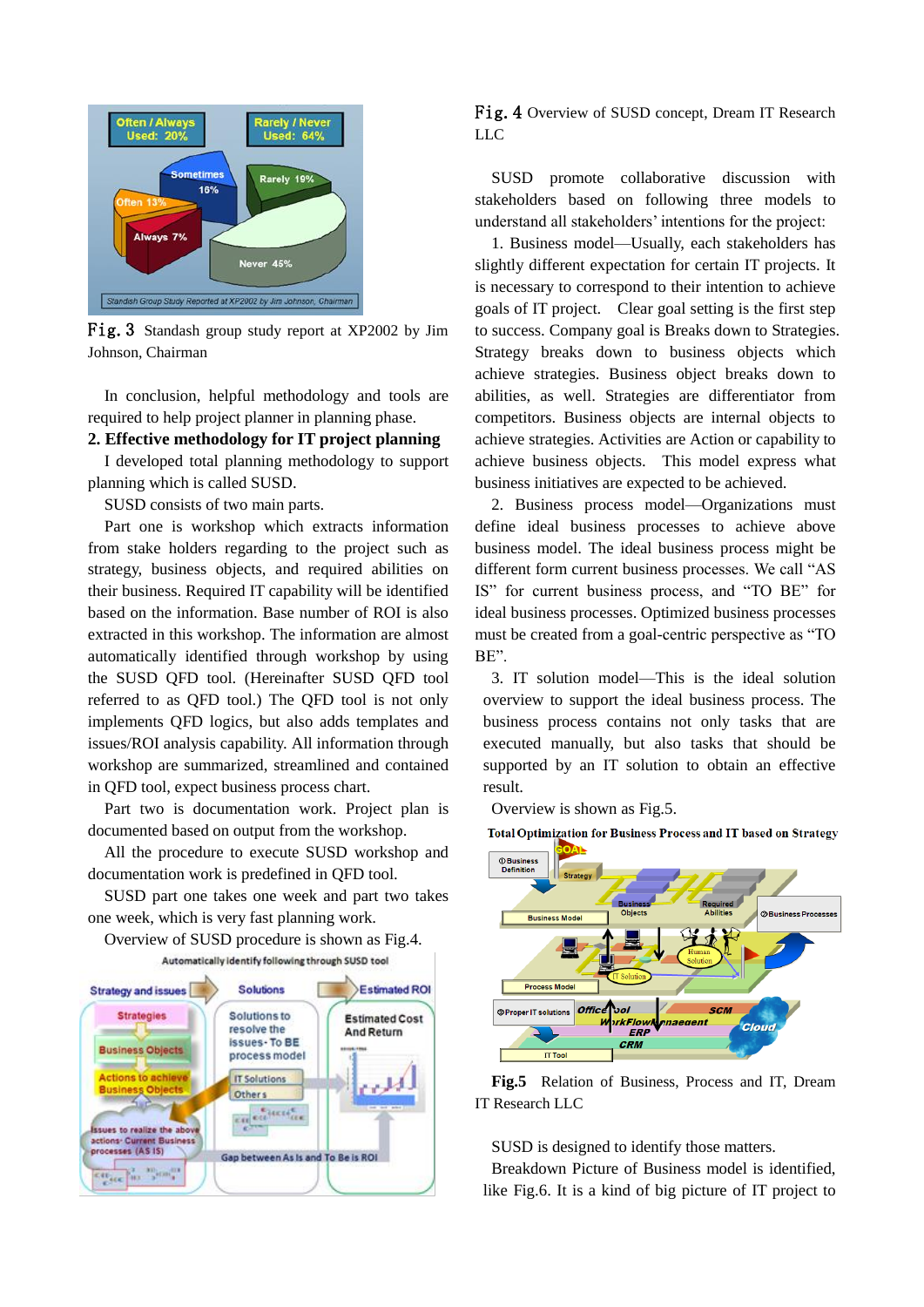guide all related people.



**Fig. 6** Relation of Strategies, Business Objects and Abilities, Dream IT Research LLC

As next figure, we need to identify AS IS figure which include current business process and issues, and TO BE figure which include improved new business processes and solutions, like Fig.7. Also, Estimation of ROI (Return on Investment) and Setting of KPI, key performance indicator, is required to evaluate the project efficiency.



**Fig.7** SUSD AS IS model and TO BE model, Dream IT Research LLC



**Fig. 8 SUSD** ROI calculation, Dream IT Research LLC

The models express Business Processes and linked

IT solutions. The Gap between AS IS and TO BE is ROI.

Identified Ability is the item must achieve to realize Strategies and Business Objects. That means Activities have not been realized. So, some issues are existed to prevent realizing the activities. Important point of issue finding is that find issues directly give impact to strategies. We need to find out the each issues and AS IS and TO BE. Total sum of those gaps will be ROI. Concept of this ROI calculation is shown as Fig.8.

# **3. How SUSD works in real IT project planning** Following is the procedure of SUSD.

#### **3.1 Define Scope**

At first, we need to define scope to create IT project plan. If scope is not clear, nobody can identify anything. Scope must be very clear and agreed by stake holders.

## **3.2 Preparation for Workshop**

Identify stake holders and select participants for SUSD workshop. Arrange room and schedule.

#### **3.3 SUSD Workshop**

Now, scope is very clear; however, every stake holder has different intention to improve their business. This is because they take different responsibilities in different environment; even they talk with every day. They do not know about business of other division.

We must find the directionality that all the members can make consensus.

SUSD workshop is consists of five part to clearly identify above matters by using QFD tool. Facilitator of workshop leads the activities and guides participants during workshop.

### **3.3.1 Identify Strategies in the scope**

In this session, several managements participate in workshop as representative of scoped division. The participants must be MECE for scope. At first, we identify strategies in the project scope based on participants' input. And then, priority and importance of strategies will be defined by numeric by using QFD tool.

QFD tool is consists of 11 views which can select tab button on bottom line. #1 tab which is shown as Fig.9, allows us to identify Strategies.

Facilitator asks participants to provide several most important strategies. Participant can refer the template before provide own strategies. Template gives them idea and clear direction what they must provide as strategies. Provided strategies are input to QFD tool by facilitator. Facilitator promotes the discussion why other participant provides different strategies. To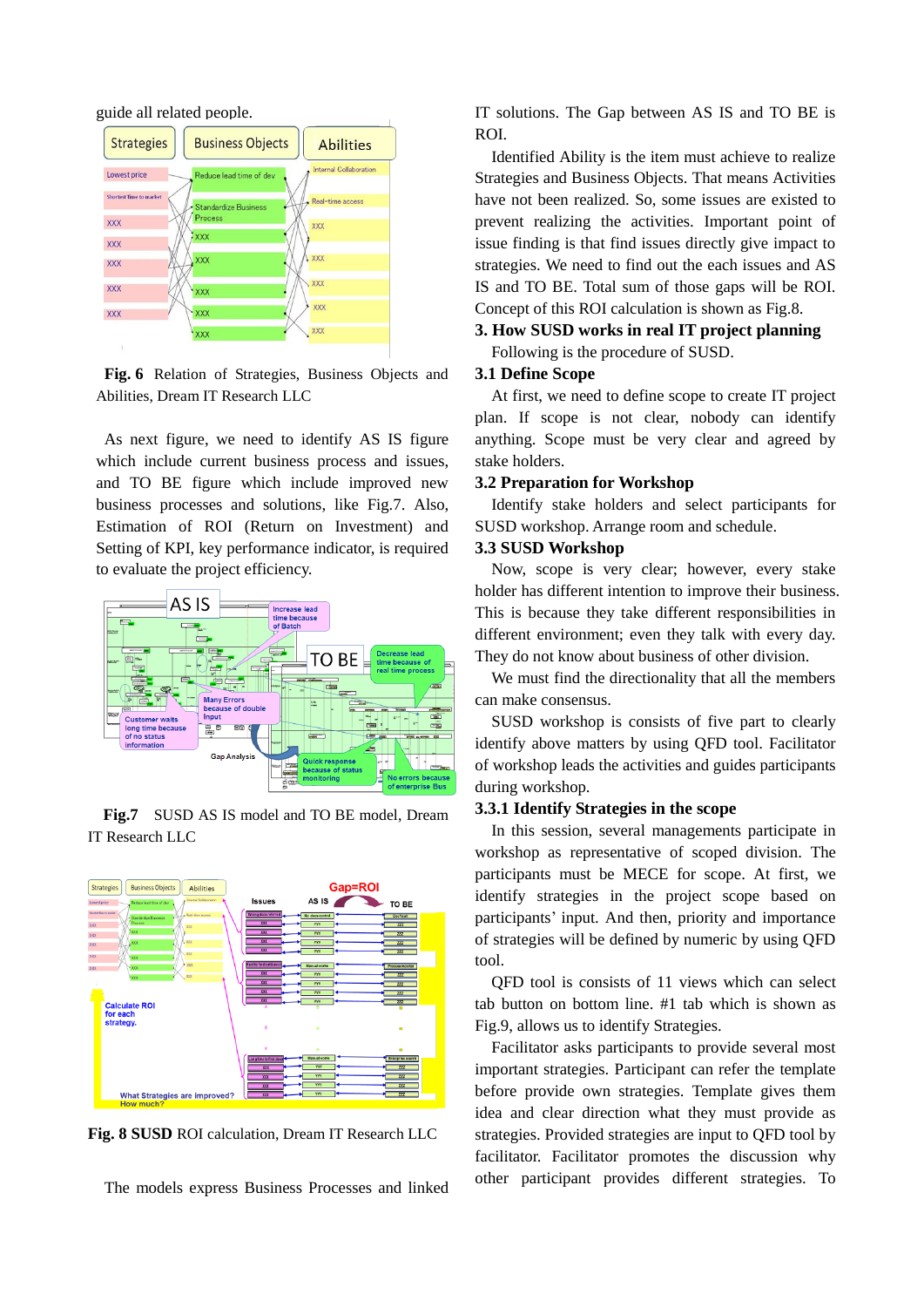understand each other's opinion and business process is important to make consensus of priority and importance of strategies.



**Fig.9** Initial view of QFD tool (#1 tab) , Dream IT Research LLC

After the discussion; each participant vote importance for each strategy, again. Facilitator check point box. Facilitator can select participant name from most right columns for inputting his points. Result of vote is automatically reflected and visualized on QFD tool #2 tab shown as Fig.10.

| Company       | XXX Corp.              | Date       |        | XX/YY/ZZ       |           |     | 番号顺           |     | 優先順      |
|---------------|------------------------|------------|--------|----------------|-----------|-----|---------------|-----|----------|
| <b>No</b>     | <b>Strategy</b>        | importance |        | <b>Achieve</b> |           |     | <b>亚面皮(%)</b> |     | ■ 遠后度(%) |
|               |                        | Points     | (%)    | (96)           | 0%<br>20% | 40% | 60%           | 80% | 100%     |
|               | 製品コストの最小化              |            | 100.0% | 10.0%          |           |     |               |     |          |
| 9             | 広範囲のサービス/コンピタンス        | 6          | 100.0% | 40.0%          |           |     |               |     |          |
| 6             | 顧客リクエストへの即時対応          |            | 83.3%  | 26.7%          |           |     |               |     |          |
| 8             | 最短の納期(サービスオーダー/ブロジェクト) |            | 66.7%  | 33.3%          |           |     |               |     |          |
| 2             | サービスコストの最小化            |            | 33.3%  | 10.0%          | --        |     |               |     |          |
| ٠             | 顧客へ納入した製品番の保守          |            | 16.7%  | 16.7%          |           |     |               |     |          |
| 3             | 最短の納期(製品オーダー)          |            |        |                |           |     |               |     |          |
| 4             | 高度な製品の信頼性              |            |        |                |           |     |               |     |          |
| 5             | 一般経費の削減                |            |        |                |           |     |               |     |          |
| $\sim$ $\sim$ | 実現れ共に切り信頼度を新作          |            |        |                |           |     |               |     |          |

**Fig. 10**Result of vote for Strategies (#2 tab), Dream IT Research LLC

Facilitator promotes participants to discuss based on result of their vote. Most important things in this session are to reach agreement about priority and importance of strategies with representatives.

Importance and priority of strategies are expressed by numeric and chart. Then, everybody can understand easily. Usually, it is very hard to make consensus by every management; however, this workshop provide environment to visually share information and efficient discussion to make consensus.

# **3.3.2 Identify Business Objects based on priority and importance of strategies**

In this session, several middle managers participate. Business Objects to achieve the strategies are identified. Priority and importance of Business Objects will be defined by numeric.

Examples of Business Objects are contained as template on tab #3 which is shown Fig.11. Facilitator organize KJ method discussion to share wide variety of information between participants. By End of discussion, several original Business Objects are found. Facilitator adds the Business Objects to QFD tool.

Each participants vote points for top 10 important Business Objects as next step. Facilitator collects them and reflects to QFD tool #3 tab.



**Fig.11** Business Objects template and voting point view (#3 tab) , Dream IT Research LLC

Each participant's point data is reflected to total sum of point's view which is #4 tab.

Usually, more than 20 Business Objects are voted. It is too many to forward to farther examination. Facilitator promotes discussion to select top 7-10 Business Objects. Participants can refer total points and rank on view of QFD tool #4 tab during discussion. It is very important to share other participants' opinion.

After the work, selected Business Objects are automatically reflected to next QFD tool tab. Selected Strategies are reflected, as well.



**Fig. 12** Identify Priority of Business Objects (#5 tab), Dream IT Research LLC

QFD tool #5 tab which is shown as Fig.12 is now ready to evaluate importance and priority of Business Objects. It is typical QFD matrix. Strategies are already sorted by priority; and selected Business Objects are lined to identify priority. Facilitator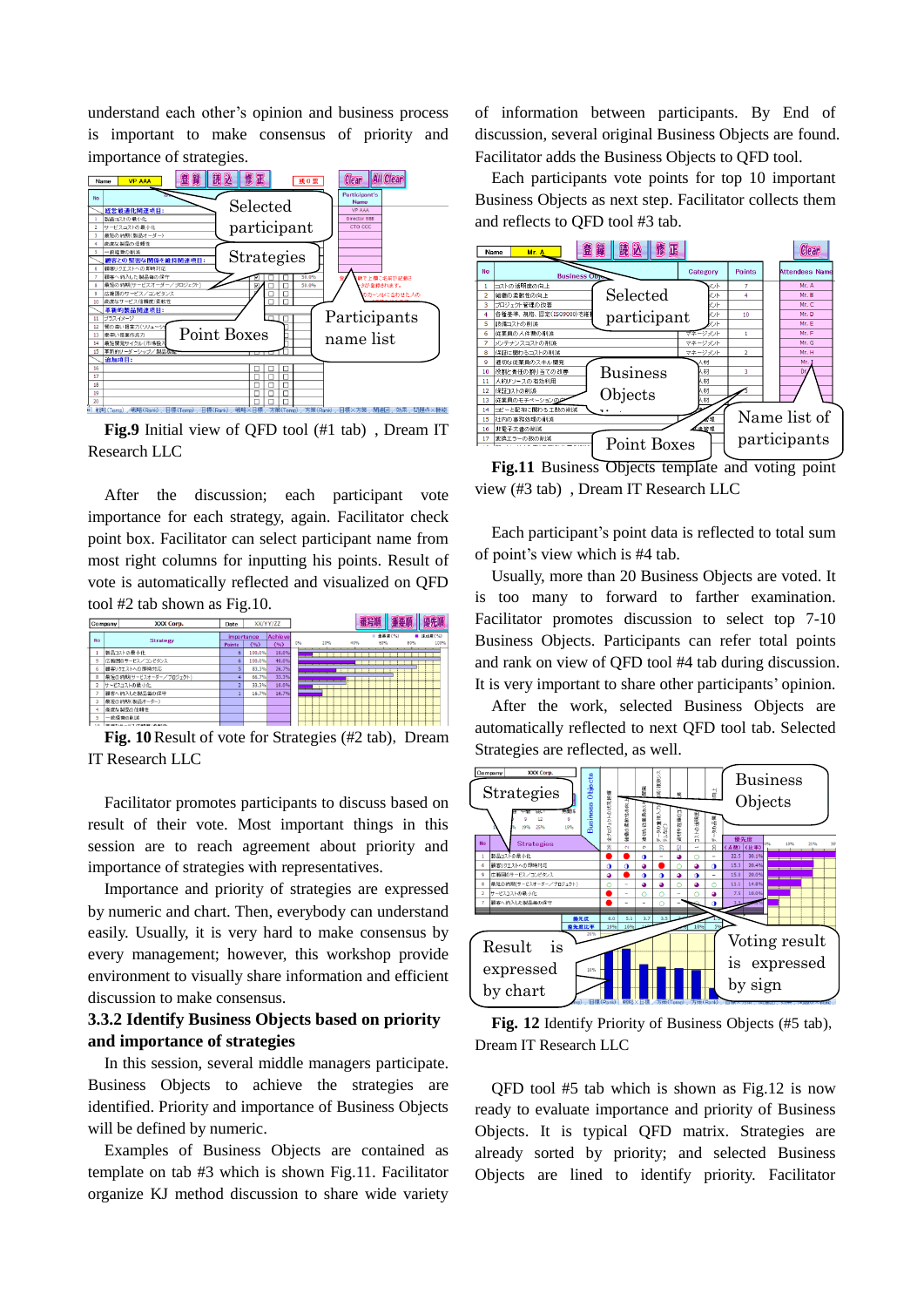promote voting workshop. All participants vote point for each cell depends on efficiency of Business Objects for each Strategy. Point is indicated by sign which represents point. It is easy to understand by participants. Result is reflected weight of Strategies; and draw as chart.

Point is decided by majority vote; however, if minority request to speak, it must be carefully listened. Because the participant may know something what no one in the room does not know.

After the Business Objects workshop, participants show the result and reasons to next workshop participants.

# **3.3.3 Identify Abilities based on priority and importance of Business Objects**

Around 10-15 on-site experts in the scope divisions participate in workshop as representative of on-site.

We identify Abilities to achieve the given Business Objects in this session. Priority and importance of on-site Abilities will be defined by numeric.

Examples of Abilities are contained as template on tab #6 of QFD tool. Facilitator promotes discussion to add other original activities other than template.

After the discussion, each participants vote points for top 10 important Activities. Facilitator collects them and reflects to QFD tool #6 tab; total sum for each ability automatically reflects to QFD tool #7 tab.

Then, facilitator promotes discussion to select top 7-10 Abilities. Participants can refer total points and rank on view of QFD tool #7 tab during discussion.

After the discussion results are automatically reflected to #8 tab of QFD tool. Prioritized Business Objects are reflected, as well.

QFD tool #8 tab is now ready to evaluate importance and priority of Business Objects. The #8 tab is similar as # 5 tab which is QFD matrix view. (Refer to Fig.12)

After voting, facilitator can create relation chart of Strategies, Business Objects and Abilities on #9 tab.

The chart is shown as Fig.6. This chart is very useful to everyone understand what they must achieve in the project. It is good for review for participants of workshop, as well.

In conclusion, Identified required Abilities is very important for project plan. Usually, if top 1-2 Abilities realized, more than 90% of problems are resolved as my experience.

# **3.3.4 Identify issues and business processes**

This session is held separately every division.

We already identified required abilities to achieve

Business Objects in previous workshop. So, we can identify what is the issue to prevent to realize the abilities in current business processes. Those issues, cause, current business process, improved business process and effect of the improvement are found in this session by using #10 tab shown as Fig.13.

Required Ability means that it is not realized now; and some issues prevent to realize it. Facilitator focus the Ability one by one; ask participants the issues, cause of issue, AS IS figure, TO BE figure, effected Strategies by the Ability and ROI.

| Ability        | <b>Issue</b>                        | Cause             | As Is                               | To Be                                       | <b>ROI</b>            | Effected<br>Strategy   | Sub<br>Total       | Total      |
|----------------|-------------------------------------|-------------------|-------------------------------------|---------------------------------------------|-----------------------|------------------------|--------------------|------------|
| チーム共同作業の<br>推進 | XXができないので、<br>YYに時間がかかる             | 作業状況が分らな<br>ILΔ   | NNの際には、通常<br>の3倍の作業時間が<br>かかる。      | チームの作業状況<br>が分りNNの際にも<br>(余分な時間がかから)統 ×時間単価 | 作業人数×月あたり<br>短縮結盟×チーム | 製品コストの最小化              | JPYXXXXXXX         | . IPYWYWY  |
| リアルタイム処理       | AAが分らないので、<br> 調査に時間がかかる  のものか分らない。 | 情報の更新がいつ          | 調査の時間が長くか<br>かり、納明が遅れ<br><b>CON</b> | 更新が常に最新な<br>ので、運搬に時間が<br>とられない。             | 調査時間×作業人              | 最短の納明(製品<br>オーダー〉      | <b>XXXX Hours</b>  | YYYY Hours |
| 業務の可視化         | BBが分らないので、<br>無駄な作業をする              | 進捗情報がわからな<br>Il W | 無駄な作業が変生し<br>運れる。                   | 進扬を見て作業をす<br>〔、鶴客への応答が るので、索早い応答<br>が可能。    | 待ち時間 x 回避             | 鞘客リクエストへの<br>周囲森対応     | <b>1000C Hours</b> | YYYY Hours |
| プロセス統合         | 「ZZのためて戻りが発」。<br>生する                |                   | 間違えた情報で提案<br>※1.71.まう。              | 正確な情報で提案で<br>きろので受注確率が                      | 向上する受注確率<br>ェ平也利益     | 質の高い提案力でノ<br>リューション/ブレ | JPYXXXXXXX         | JPYYYYYYY  |

**Fig. 13** Example of filled in #10 tab, Dream IT Research LLC

At the same time, identify business processes and overview of systems around the issues. In this time, it is not necessary to identify all detail business processes because we already identified issues which .gives big impact for strategies. We can concentrate to those issues and related business processes.

Example of issues and business process mapping chart is shown as Fig.7 Everyone can understand the format; it is easy to share information with outsourcers of the project, as well.

# **3.3.5 Summarize and report**

All activities in the workshop are summarized in QFD tool. Report it to all participants and stakeholders to get feedback from them.

### **3.4 Overview of SUSD Documentation**

Summarize and streamline all information extracted in workshop in QFD tool and Business Process model drawing.

Map all current issues to current business processes, and map all improved points on improved business processes which is TO BE process model.

Create grand design of IT solution to realize TO BE process model. # 11 tab of QFD, which is shown as Fig.14., helps to identify priority of IT solutions.

Evaluate efficiency of Solution corresponds to issue on each cell in matrix. Total sum of point is displayed bottom line. Order of importance of solution is calculated.

Create achievable project schedule based on above information. Implementation plan should be separated